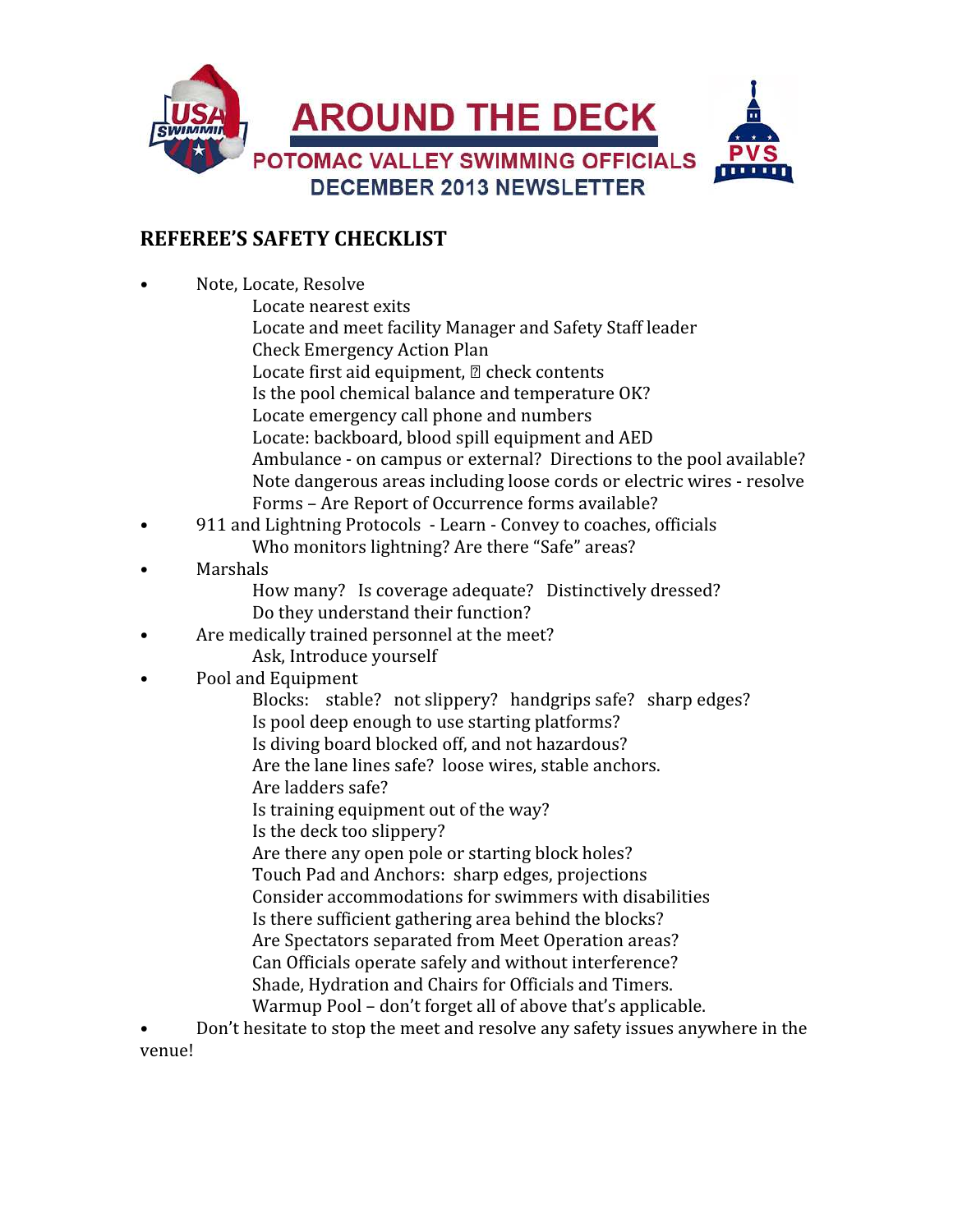



## CERTIFICATION AND REGISTRATION

There is sometimes confusion about what the terms "certification" and "registration" mean and how they relate to our position as an official. I hope this article will clear up some of that confusion.

Certification means that Potomac Valley Swimming (for USA Swimming) "certifies" that an official has the skills and experience to officiate USA Swimming meets. Certification involves attending a clinic, a minimum number of apprentice sessions, passing a USA Swimming test, and for positions other than Stroke & Turn Judge, an evaluation.

Certification in PVS is for a two-year period. The requirements for recertification

include attending a clinic, passing a recertification test, and working a minimum number of sessions per year to maintain the skills required for the position. If you are certified in multiple positions, your recertification at the highest position also includes recertification in the other positions.

The other requirement to become certified and to maintain your certification is to maintain USA Swimming Registration. USA



This year the Officials Committee broke new ground by having their first online meeting<br>It took the committee a little while to get used to the new environment, but by the end of<br>the meeting the spirited discussions resume

Swimming Registration is good for one year and must be renewed every year by submitting a Non-Athlete Registration Form. In addition to submitting the form, you must also pass a background screening every two years and take Athlete Protection Training every year.

In recognition of the volunteer hours you provide for Potomac Valley swimmers, Potomac Valley Swimming will pay for your re-registration if you work a minimum of ten sessions at PVS-sanctioned meets during the current calendar year. Note that approved meets, observed meets, and meets in other LSCs do not count towards this minimum.

If you have not re-registered yet for 2014 and/or your current certification expires 12/31/2013, please take care of those items before the end of the year to insure your certification to work swim meets at the beginning of 2014. You can check your own certification/registration status through the USA Swimming Officials Tracking System (OTS). Your registration status is also available through the USA Swimming DeckPass app.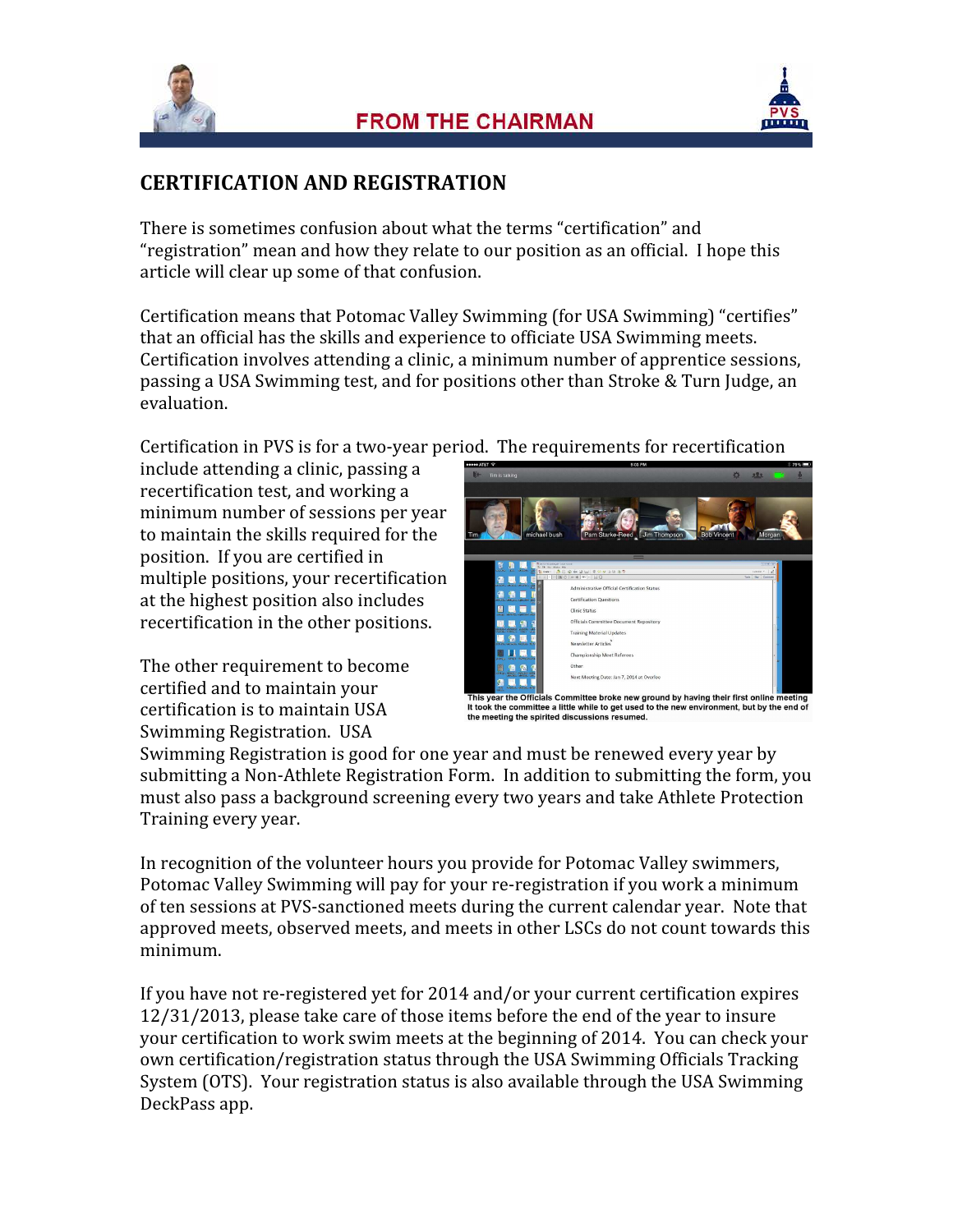If you have questions on any of this process, I can direct you to the individual in PVS that can help you. Thank you for your support of Potomac Valley Swimming.

Tim Husson OfficialsChair@pvswim.org

# OPEN WATER OFFICIALS WORKSHOP

USA Swimming will be conducting an Open Water Officials Workshop April 11-13, 2014 in conjunction with the Open Water Festival in Ft. Myers, FL. USA Swimming will provide the hotel and meals. PVS will pay the transportation costs. USA Swimming is interested in officials that have some open water experience but have not been to a clinic in the last two years. However, PVS will consider nominating any official that shows interest. If you wish to be considered, please contact Tim Husson < Officials Chair@pvswim.org>.

# You Make the Call!

## WHAT IS A FALSE START?

The rules state… "When all swimmers are stationary, the starter shall give the starting signal" (101.1.2.c) and "Any swimmer starting before the starting signal is given shall be disqualified if the Referee independently observes and confirms the Starter's observation" (101.1.3A). So what constitutes a false start? These scenarios should help you paint the picture.

### FALSE START SCENARIO #1

Swimmer leaves the set or stationary position prior to the starting signal. The starting signal is then given. The race proceeds and, assuming the Starter observed the early start and the Deck Referee independently observes and confirms the Starter's observation, the offending swimmer is disqualified at the conclusion of the race. Rule 101.1.3B applies. This is a false start.

### FALSE START SCENARIO #2

Swimmer leaves the set or stationary position prior to the starting signal. The swimmer upon realizing the early starting motion attempts to catch himself/herself. Starter says absolutely nothing, and the swimmer fails to halt the forward motion and goes into the pool. Rule 101.1.3A applies. This is a false start.

## FALSE START SCENARIO #3

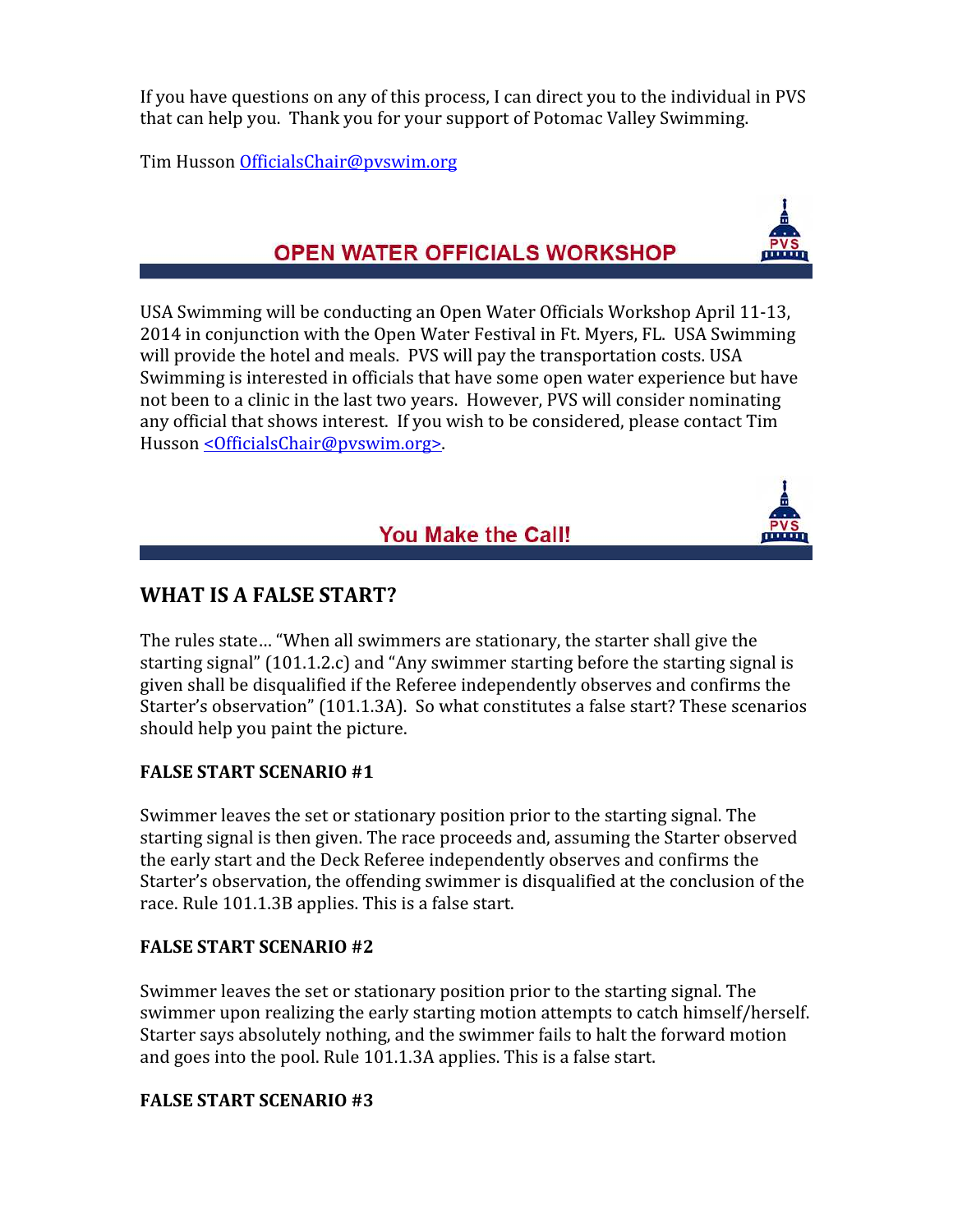Exactly the same facts as #2 above, but this time the Starter says "stand please" after the swimmer leaves the set or stationary position. The seven other swimmers stand or step down from the blocks. The offending swimmer struggles, but once again is unable to halt the forward motion and falls into the pool. Unlike scenario #2 above, here the starter said, "stand please", but that does not change the false start result. The rule is clear that the "stand" command is for the benefit of the other swimmers on the starting blocks. When the stand command is issued, the athletes have the option of standing or stepping off the blocks. The offending swimmer did neither. He fell into the pool just like the swimmer in scenario #2. Rule 101.1.3A applies. This is a false start.

## FALSE START SCENARIO #4

Exactly the same facts as scenarios #2 and #3 above. However, this time when the command "stand please" is issued, the offending swimmer struggles, but is able to stand or step off the blocks. Rule 101.1.3A applies. This is NOT a false start. Why? Because the swimmer remained on the blocks or deck like everyone else in the heat, and no starting signal ever sounded.

### FALSE START SCENARIO #5

Exactly the same facts as scenarios #2 and #3 above. However, when the Starter gives the "stand please" command a swimmer(s) other than the offending swimmer instantly bolts from the blocks and enters the water. Rule 101.1.3D applies. The swimmer(s) clearly started in reaction to the" stand" command. This is NOT a false start.

### FALSE START SCENARIO #6

The swimmer, upon hearing the command "take your mark" starts down to take a set or stationary position. The swimmer loses his/her balance before coming set and falls into the pool. Rule 101.1.2C applies. The swimmer should be given the opportunity to come to his/her set or stationary position prior to the start. A loss of balance prevented that, and clearly this swimmer never engaged in any starting action. This is NOT a false start.

# **UPCOMING CLINICS**

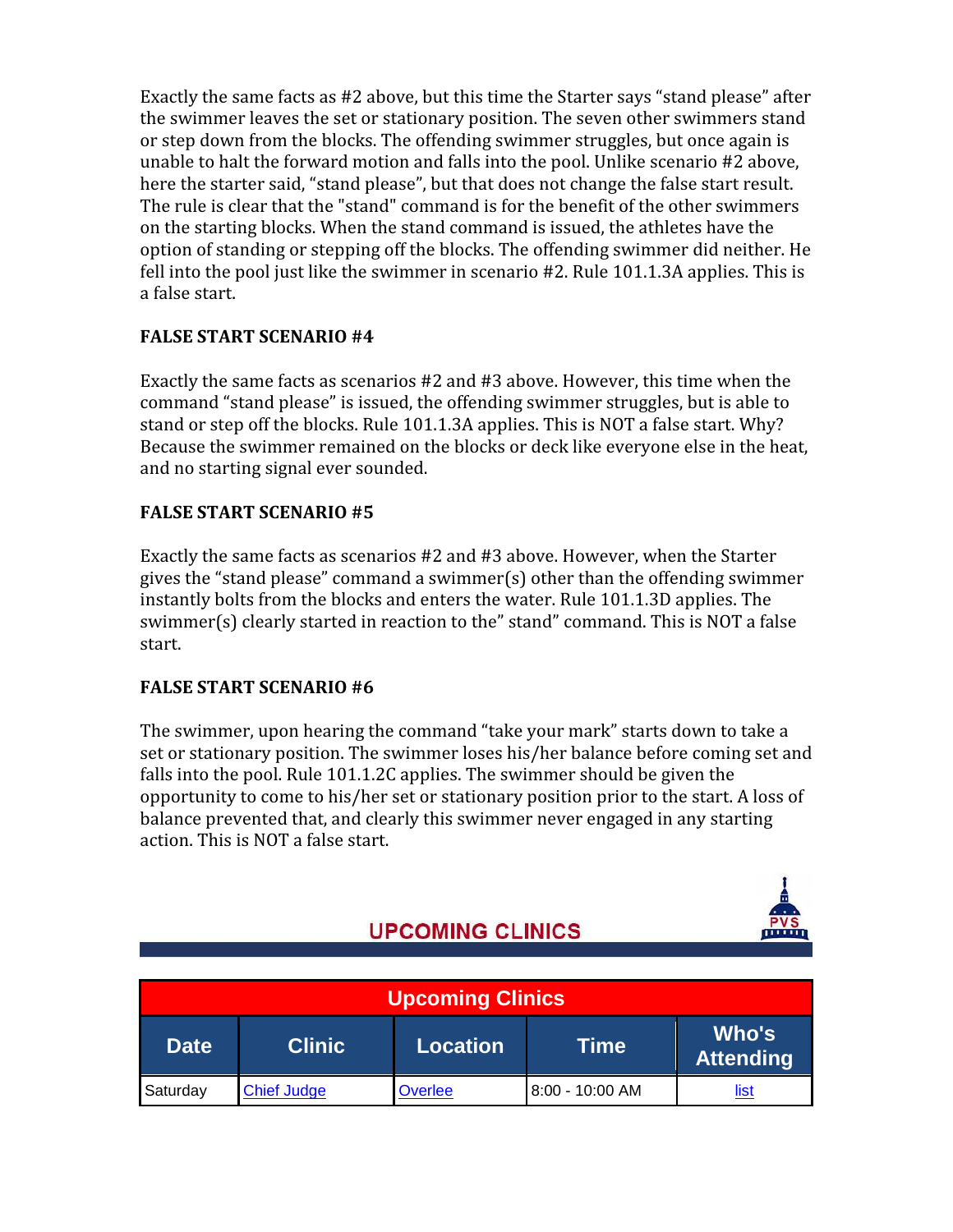| January 4              |                                   |                                  |                               |             |
|------------------------|-----------------------------------|----------------------------------|-------------------------------|-------------|
| Saturday<br>January 4  | <b>Referee</b>                    | Overlee                          | 10:30 AM - 12:30<br><b>PM</b> | <u>list</u> |
| Saturday<br>January 4  | Administrative<br><b>Official</b> | Overlee                          | 1:00 - 3:00 PM                | <u>list</u> |
| Wednesday<br>January 8 | <b>Stroke &amp; Turn</b>          | <b>Georgetown Prep</b>           | $6:30 - 9:00$ PM              | <u>list</u> |
| Sunday<br>January 19   | <b>Starter</b>                    | <b>MLK Swim</b><br>Center        | 2:00 - 4:30 PM                | <u>list</u> |
| Sunday<br>January 26   | <b>Stroke &amp; Turn</b>          | <b>MLK Swim</b><br><b>Center</b> | 2:00 - 4:30 PM                | <u>list</u> |

# **Upcoming Meets**



|                        | December 2013                                                     |                     |                                  |                                                                                                                                                                                                                 |  |  |  |
|------------------------|-------------------------------------------------------------------|---------------------|----------------------------------|-----------------------------------------------------------------------------------------------------------------------------------------------------------------------------------------------------------------|--|--|--|
| <b>Date</b>            | <b>Meet</b>                                                       | <b>Host</b>         | <b>Location</b>                  | <b>Notes</b>                                                                                                                                                                                                    |  |  |  |
| $5-7$                  | <b>AT&amp;T Winter</b><br><b>National</b><br><b>Championships</b> | <b>USA Swimming</b> | Knoxville, TN                    | <b>Qualifying Times</b>                                                                                                                                                                                         |  |  |  |
| $5-8$                  | <b>Turkey Claus</b><br>Championship                               | <b>MACH</b>         | Univ. of MD                      | <b>Application to Officiate</b>                                                                                                                                                                                 |  |  |  |
| $7 - 8$                | <b>MAKO Holiday</b><br>Invitational                               | <b>MAKO</b>         | <b>GMU</b>                       |                                                                                                                                                                                                                 |  |  |  |
| $7 - 8$                | <b>Reindeer Mini</b><br><b>Meet</b>                               | <b>YORK</b>         | Providence                       |                                                                                                                                                                                                                 |  |  |  |
| $12 -$<br>14           | <b>Speedo Winter</b><br><b>Junior</b><br><b>Nationals</b>         | <b>USA Swimming</b> | Greensboro, NC                   | <b>Qualifying Times</b>                                                                                                                                                                                         |  |  |  |
| $12 -$<br>15           | <b>Tom Dolan</b><br>Invitational                                  | <b>NCAP</b>         | <b>UMD</b>                       | <b>Application to Officiate &amp; Request</b><br>for Evaluation<br><b>Hotel Information</b><br><b>Parking Purchase (Thursday &amp;</b><br>Friday)<br><b>Volunteer Sign up</b><br><b>Meet T-shirt Order Form</b> |  |  |  |
| $12 -$<br>15           | <b>Holiday</b><br><b>Invitational</b>                             | <b>RMSC</b>         | Germantown                       |                                                                                                                                                                                                                 |  |  |  |
| $12 -$<br>15           | <b>Sport Fair</b><br><b>Winter Classic</b><br>(by Invitation)     | <b>PM</b>           | <b>GMU</b>                       | <b>Application to Officiate</b>                                                                                                                                                                                 |  |  |  |
| $13 -$<br>15<br>change | <b>Christmas</b><br>Championships                                 | <b>MSSC</b>         | <b>PGS&amp;LC</b><br>site change |                                                                                                                                                                                                                 |  |  |  |
| <b>January 2014</b>    |                                                                   |                     |                                  |                                                                                                                                                                                                                 |  |  |  |